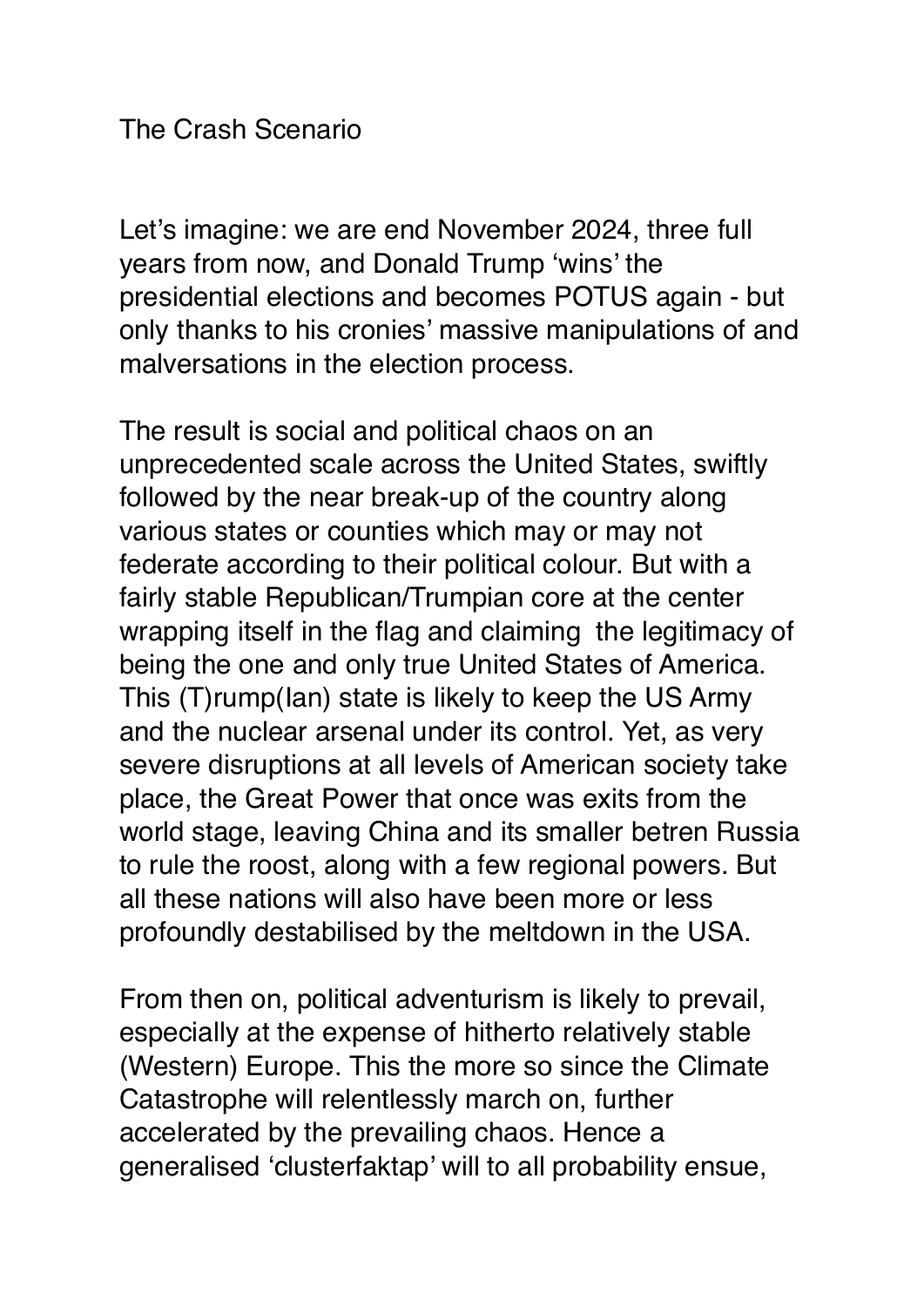which I'd like to 'conceptualise' in 4 interlinked and intertwined scenarios, namely:

'Barbarian Invasions' 'Mad Max/Children of Men' 'The Intervention' 'Threads'

Comparisons between our epoch and the End of the Roman Empire have (too) often been made, but one analogy is very likely to stand: the 'great invasions'. The reason is as simple as its cause: the climate catastrophe will make large parts of the planet not only inhospitable but plainly inhabitable, and people will face the choice either to die on locale or to move on - to our parts.

Though alike 'invasions' are likely to be triggered also in the Americas and in Africa, and may be even towards the Australian continent, it is its topographical set-up which makes the Eurasian landmass the prominent place for large scale population movements to occur. And this both because it is suitable for land surface travel and because it also harbours the largest number of climate-catastrophe threatened people on the planet.

So really massive numbers of displaced persons are likely to move towards our borders, far more than the numbers we are currently panicking - for all the wrong reasons -about. Their routes will cross countries already in turmoil (West Asia, aka the Middle East, Turkey, Russia) and this will further add to the prevailing chaos. God forbids what is then likely to happen at the East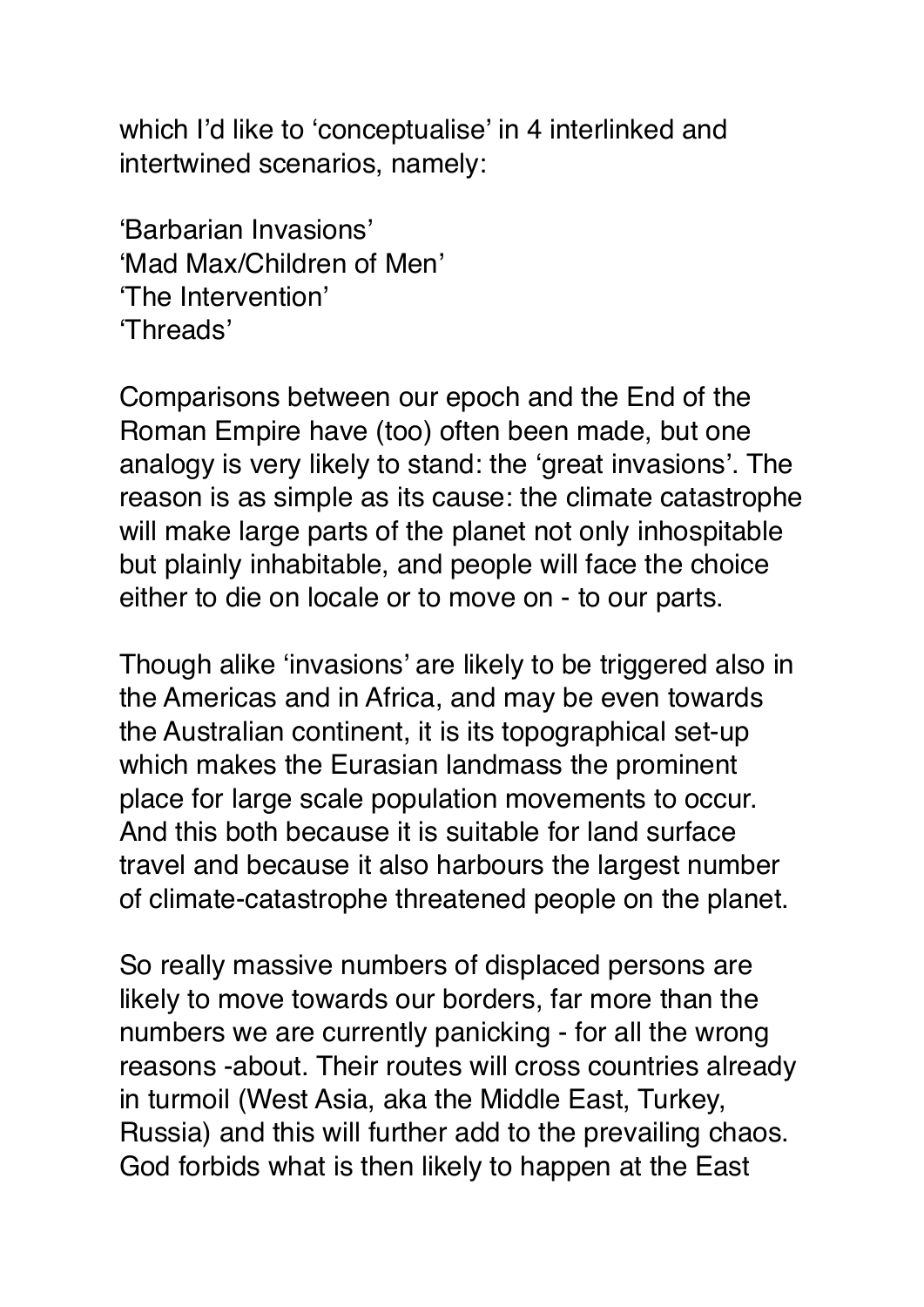European borders, but history teaches that any amount of violence is powerless to stop an inflow of sufficiently motivated masses in sufficient numbers (and they will be both).

So (Western) Europe will probably be 'overrun'. Which might not be such a bad thing in itself, was it not for the very probable triggering of the three other scenarios (or rather two, as we'll see later that the 'intervention' item is a somewhat anecdotic, 'loose canon' one)

Mad Max/Children of Men.

Once the 'great resettlement' is on its way, and this amidst the general disruptions caused by the unhinging of the hitherto prevailing, great powers dominated world 'order', everything will depend on the degree and nature of 'governance' the (remaining?) authorities will be able to maintain. Despite the sometimes astonishing resilience of societies and communities in the face of chaos (in war, for instance), optimism in the matter, given the magnitude of the problem, is rather hard to fathom.

'Mad Max' (the film) portrays the scenario of total unravelling of 'law and order' and its replacement by feral bands of Darwinian survivors feasting on violence. That will probably happen in some or even many parts of the continent. But it is unlikely to happen everywhere and every time, giving rise to the much more probable, and possibly even more chilling, 'Children of Men' (also the film) scenario, where 'Mad Max' has been not so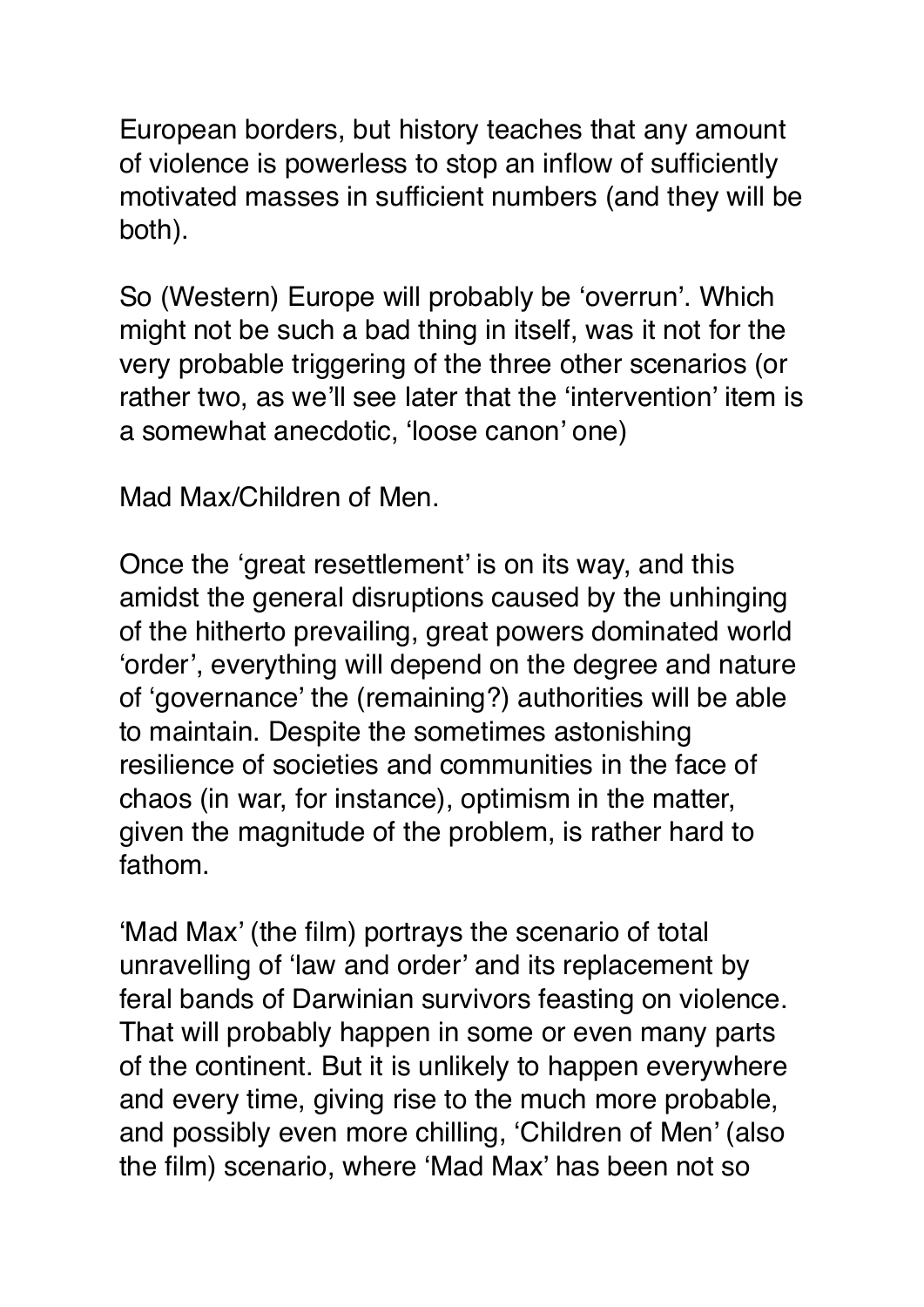much been avoided as circumscribed to certain locales, while bastions of a (very 'robust') form of law & order have been established in defendable zones. The metaphor 'Israel on steroids' might hen come to mind …

One feature both scenarios have in common, though, is that the life of the largest majority of the people will revert to a Hume-like 'brutish and short' state. And this while everyday existence for the more privileged, facing life in a permanent state of siege, will not be that pleasant either (something 'Children of Men', portrays nerve-rockingly well).

But all this may be only the swan song of the world we might very well be living in after 2024, when - I hesitate to say 'if' - the final scenario, 'Threads' will unfold.

'Threads' is the title of the controversial - and rapidly suppressed - 1984 BBC documentary about the outcomes of a nuclear war hitting the UK. Extremely condensed summary: humanity narrowly survives the destruction, manages to clamber up a bit at a bare 19th century-ish level, before collapsing again, into the Stone Age.

For the past decades the nuclear threat has been the elephant in the room amidst more pressing concerns like the economic/financial crisis and the environmental catastrophe (the former a hick-up, the latter an inescapable, all-encompassing 'situation', btw) - and never mind any amount of other agitations, cultural, religious, ethnic, etc etc. But to-day, with 8 nations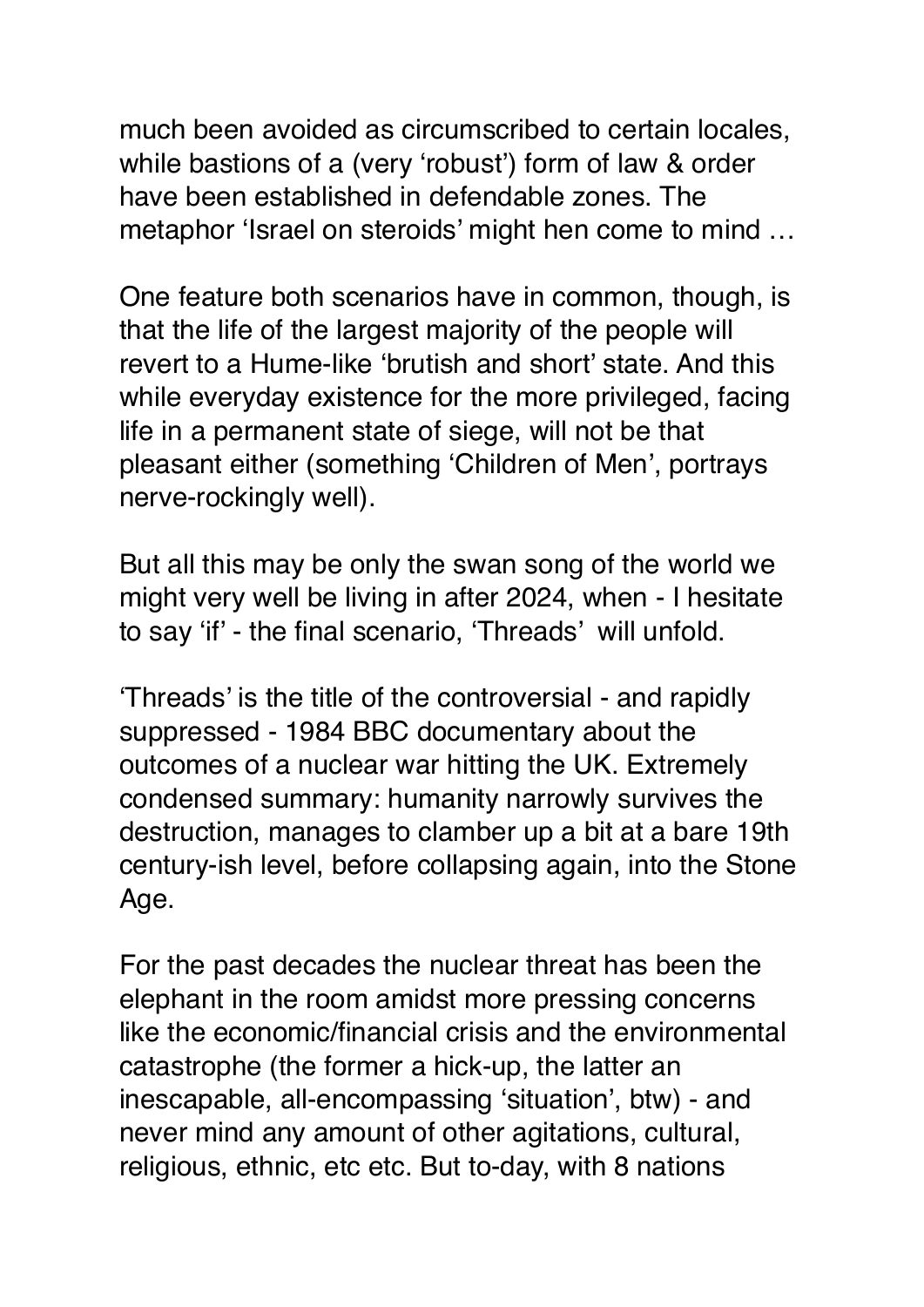holding nuclear power (the 'traditional four': US, Russia, UK and France; China; denying Israel, and now India and Pakistan also - with Iran, and possibly a few others on the verge of) the bets are of which of them will feel sufficiently threatened (by whom, or what?) to fire off the weapons of mass destruction.

Donald Trump, president of a by then profoundly dis-United States, is not an unlikely contender, as he, the rumour says, almost did 'it' against China during his first term . Trump is indeed mentally weird or disturbed enough to press the red button. Israel is another one, if for very different reasons. India and Pakistan are ever latently on a course of mutually assured destruction and ours too in the process - but its happening has everything of a mad lottery, and hence not really worth discussing. All other 'atomic' nations are not likely to start a nuclear 'exchange', unless totally desperate. There is one exception though.

The case of Israel brings us to the last 'chapter' of an, in my mind, utterly envisageable Armageddon. In a situation of world-wide chaos, both at the planetary scale as well as at the scale of national and even local communities, the most probable target of the USA's and of Israel's nuclear nuclear war heads is … Western Europe.

The utter unlikeliness that the targets of Israel's nuclear arsenal would be situated in the Arab World or even Iran for that matter bein undebatable for various reasons, the case for Europe being their their true aim is now seeping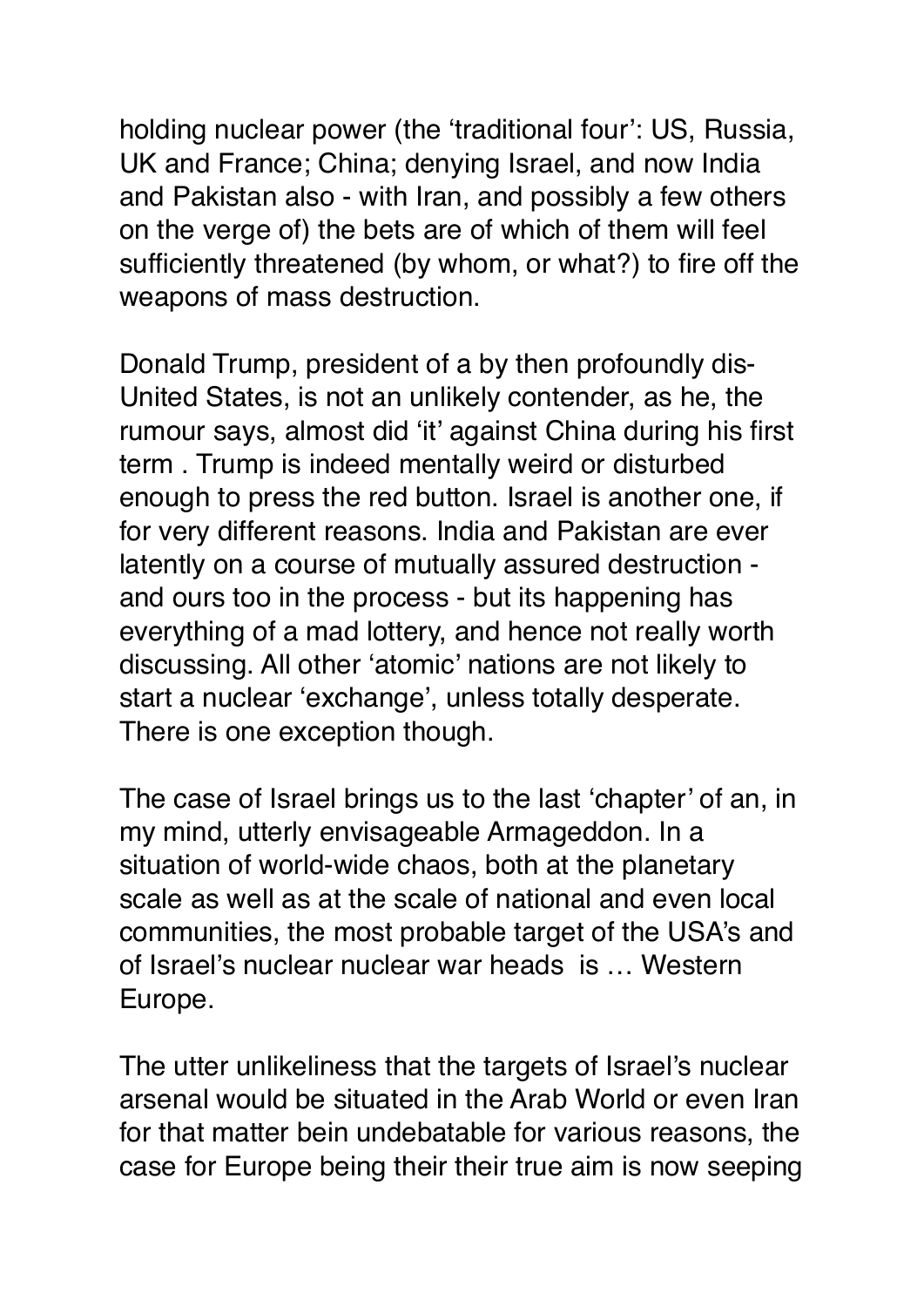into the mainstream (\*). Its nuclear arsenal is Israel's ultimate 'Doomsday Machine', call it maybe the final settlement for the Shoah, envisaged since the very founding of the state, in case it feels, or rather, is, existentially threatened. Trump's reasoning - if you want to call it so - is different, yet comparable. A United States in turmoil, and hence geo-politically, and worldeconomically de-clawed as a super-power, will not tolerate its eternal ally-rival to fare better than itself, even if as it is also heavily challenged by the prevailing disruptions (\*\*).

Where does that leave us? As far as I am concerned, my honest answer is that I simply don't know. I have no survival strategy in store beyond a tentative 'making the best of it', trying to strengthen local ties for survival, and when (if?) everything fails, hope to have the courage for a voluntary exit. ('Embracing the Wild' being also an alternative …) That leaves me - and now the reader with two reminiscences.

When I was an adolescent in Amsterdam, say age 17-18, I bandied with a mixed group of high school friends who were getting ever closer together (shared holidays, shared romances, you have it). One day - & remember, this brings us back to the late 1960s - I proposed to them all that we emigrate to Aotearoa, then still known as New Zealand. There was an 'en bloc' rejection to the idea, as it meant cutting off all local social, family, and even cultural/geographical ties - in those days there was no such thing as free telematic communication and an airline ticket to such a distant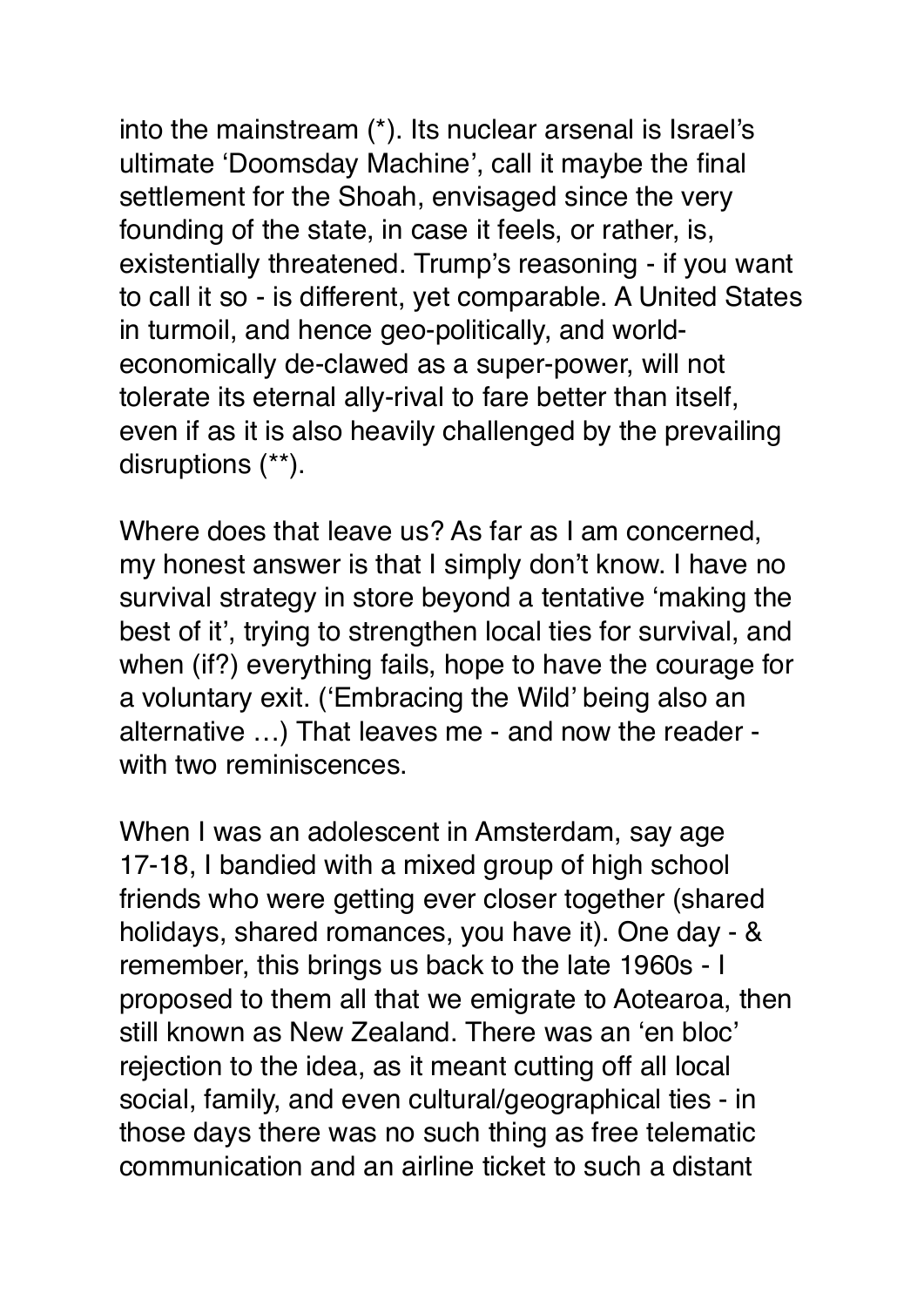place was so expensive as to be pretty much one-way. Now, 50+ years later, Aotearoa has become hypothesised, in case the aforementioned scenarios would come to pass, as the ultimate refuge for a 'civilised life' as we know it. But I have no regret, as I think that this last refuge of the very rich will be very materialisation of the besieged inner city London in 'Children of Men'.

And then finally, for the readers who have noticed the absence of the 'Intervention' scenario: I come to it as last, since it is a rather 'niche' one. It relates to my really (to most people) weird place and state of birth and childhood: the principality of Monaco.

Jan Morris' astonishing, yet little known 2 parts book(let) about the imaginary city state Hav portrays a geographic and political outlier with an extremely diverse population being also a cross-road, if a hidden and mysterious one, of cultures and personages (\*\*\*). At the end of the first book ('Last Letters from Hav') dark clouds amass at the horizon as it falls victim, in the second book ('Hav of the Myrmidons') of an 'intervention' by powers not named, imposing a 'normalisation' which turns Hav into an exotic, touristically attractive place completely attuned to an authoritarian and hedonistic, money-driven and culturally bland dispensation deliberately reminiscent of present day global neo-liberalism.

Monaco being almost an excess of the latter, I sometimes day-dream of such an 'intervention' scenario in reverse, clipping the wings of its ueber-endowed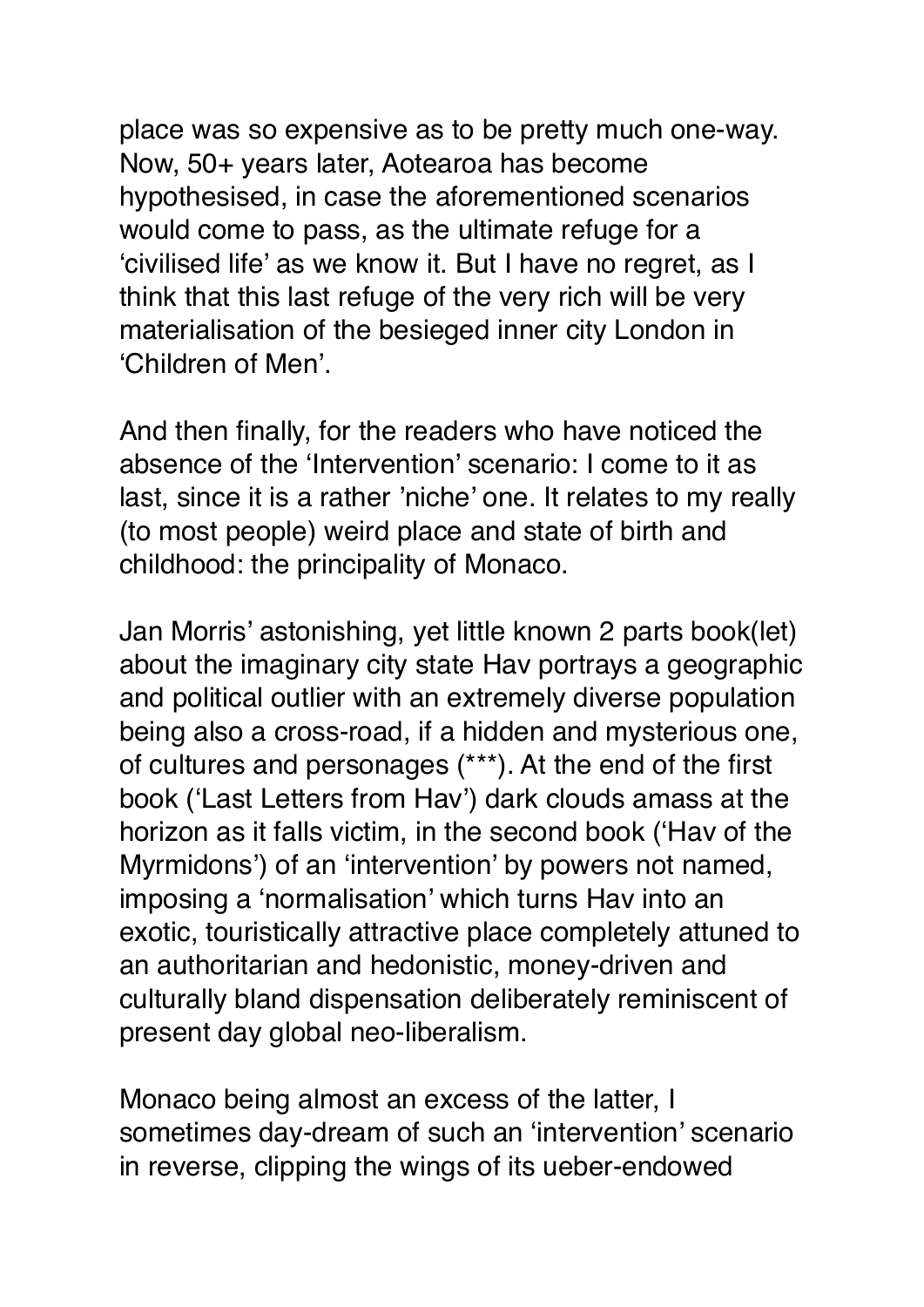resident corporates and VHNWIs (- very high net worth individuals; one inhabitant of Monaco on three is millionaire). Strange dreams aside, in any case, given the above-predicted disruptions, a 'reset' is bound to befall to the postal stamp entity. This will most likely take the form of an informal Russian take-over, already well on its way in terms of demography, and the Prince's alleged close links with the ruling Russian potentate and his plutocratic entourage.

But this was a diversion for almost comic relief. I would now rather like you to revert back to … the future, and to think seriously about it. Maybe in terms of Rebecca Solnit's last 'Long Read' essay in the Guardian for instance, 'Ten ways to confront the climate crisis without losing hope' (\*\*\*\*). (But then defunct French president général De Gaulle would surely have sighted 'vaste programme' …

Patrice Riemens First draft :Monaco, November 21, 2021. This version: Fiesole (FI) December 2, 2021

(\*) This after having been known more or less from the onset in so-called 'diplomatic circles'. It constitutes the most likely reason why nuclear scientist Mordechai Vanunu is still living under such severe restrictions, even after a strictly enforced, very harsh 20 years jail term for 'espionage'. Confirming not the reality of Israel's nuclear